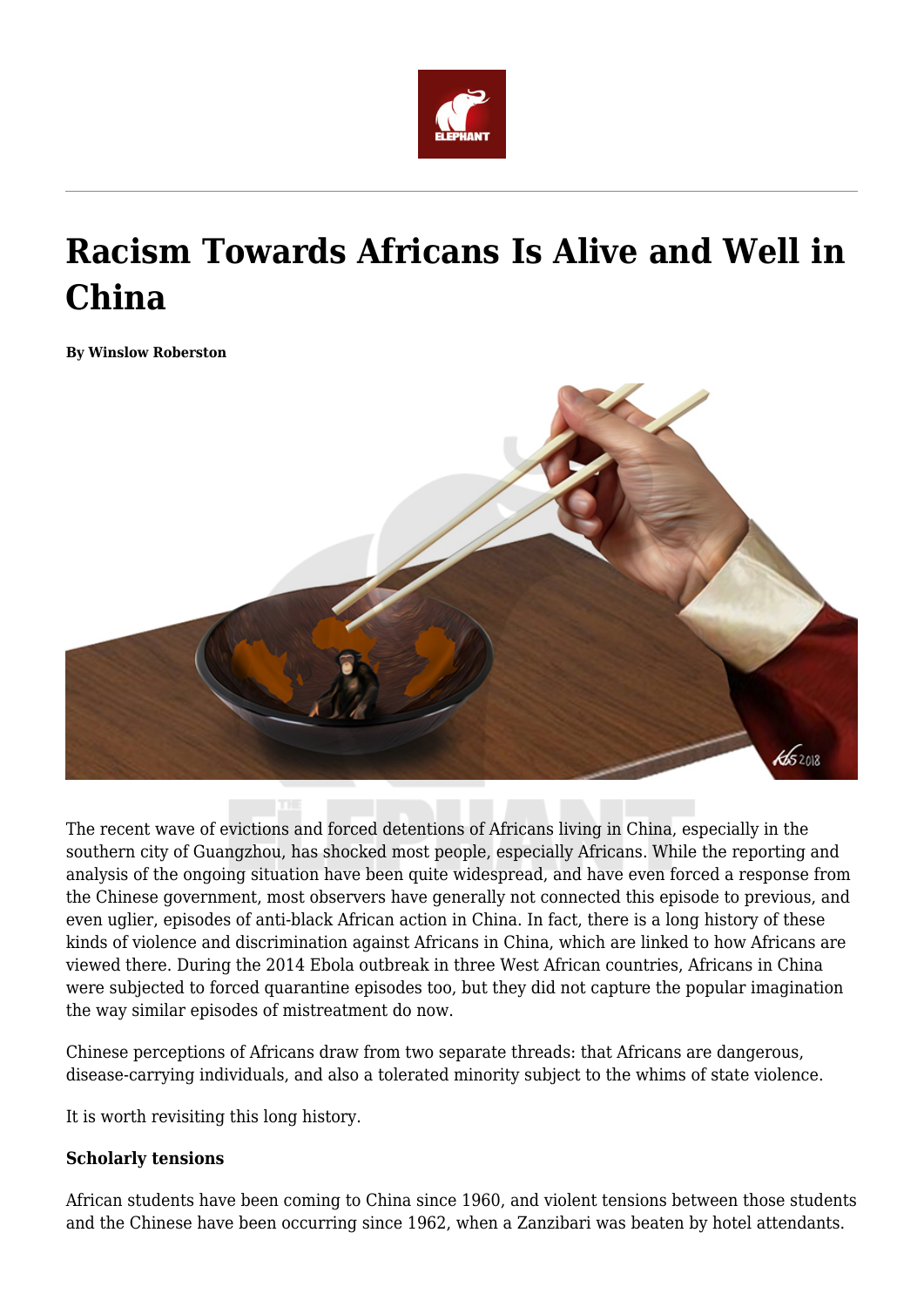Still, it would not be until 1979 in the Shanghai Textile Engineering Institute when a pattern of anti-African violence was established by Chinese students, which "culminated in the [Nanjing] 1988-89 racial turmoil." The Shanghai violence began on July 3, when Chinese students complained about the African students' loud music and confronted them. A brawl ensued, and eventually a mob of Chinese students attacked the African students with makeshift weapons, following rumors Africans had raped Chinese women. The police response was insufficient to protect the Africans. According to scholar Barry Sautman, "Sixteen foreign students were hospitalized, but as many as 50 foreigners and 24 Chinese may have been injured." A similar clash took place in Tianjin in 1986, this time over the mostly male African students' relations with Chinese women. They were also reproached for playing loud music. The African students, after being detained by the police, needed protection from Chinese student groups raiding the foreign students' dormitories. It should be noted that African diplomats had no success in trying to work with the Chinese authorities to better protect their citizens in China; some ambassadors suggested their governments send fewer students to China.

Nanjing universities in particular seemed to have problems dealing with African students, and their branch of the African Students Union sent a letter to the authorities protesting their treatment a year before the 1979 Shanghai violence, with no apparent change in policy. In 1980, according to Michael J. Sullivan and Philip Snow, Chinese students put up posters denouncing their government for welcoming African visitors.

## **The incident**

There were multiple racially motivated attacks against African students between 1985 and 1986, and the Chinese police would arrive but not protect the students. In 1988, officials in Hehai University built a wall around the foreign students hall, ostensibly to protect against theft, but actually to ensure that African students did not bring Chinese women to their rooms. When the African students knocked down the wall, the university officials informed them that funds from their stipend would be docked in order to pay for the damages, and the students staged demonstrations. It was during this tumult that the university decided on December 24, the day of the Christmas Eve dance, that all foreign students must register their guests at the university gate. Two African students, from Benin and Liberia, wanted to bring two Chinese girls with them to the dance, and went to the main gate at Hehai. After that, what actually happened is bitterly disputed, as illustrated by two passages in Michael Sullivan's article:

*[T]he entrance guard asked the two girls to register, the two African students and refused to let them do so. At that point, several other African students came over and started a quarrel with the entrance guard. In the ensuing brawl, eleven staff members were injured, one of them seriously, including a university vice-president who had one of his ribs broken when he tried to persuade the combatants to stop fighting.*

The African students … claim that the security guard permitted them and their guests to enter the campus after he saw the women's Hong Kong passports. When the Benin student later returned to the front gate to wait for another Chinese friend, a group of heckling Chinese students attacked him, chanting "Black Devil, you must respect the laws of China!" and "What do you want, Black Devil?" The African students then ran to the foreign students' hall to inform their friends of this attack after which several African students "began to arm themselves with wooden sticks, empty Jinling beer bottles and stones."

Official accounts stress that the African students were difficult to manage. African student accounts stress the racist provocation of the Chinese students. Regardless of whose "fault" it was (I personally believe the African students' interpretation of events), there was a fundamental hardening of Chinese student attitudes after the incident. Within hours, a rumor of a Chinese woman being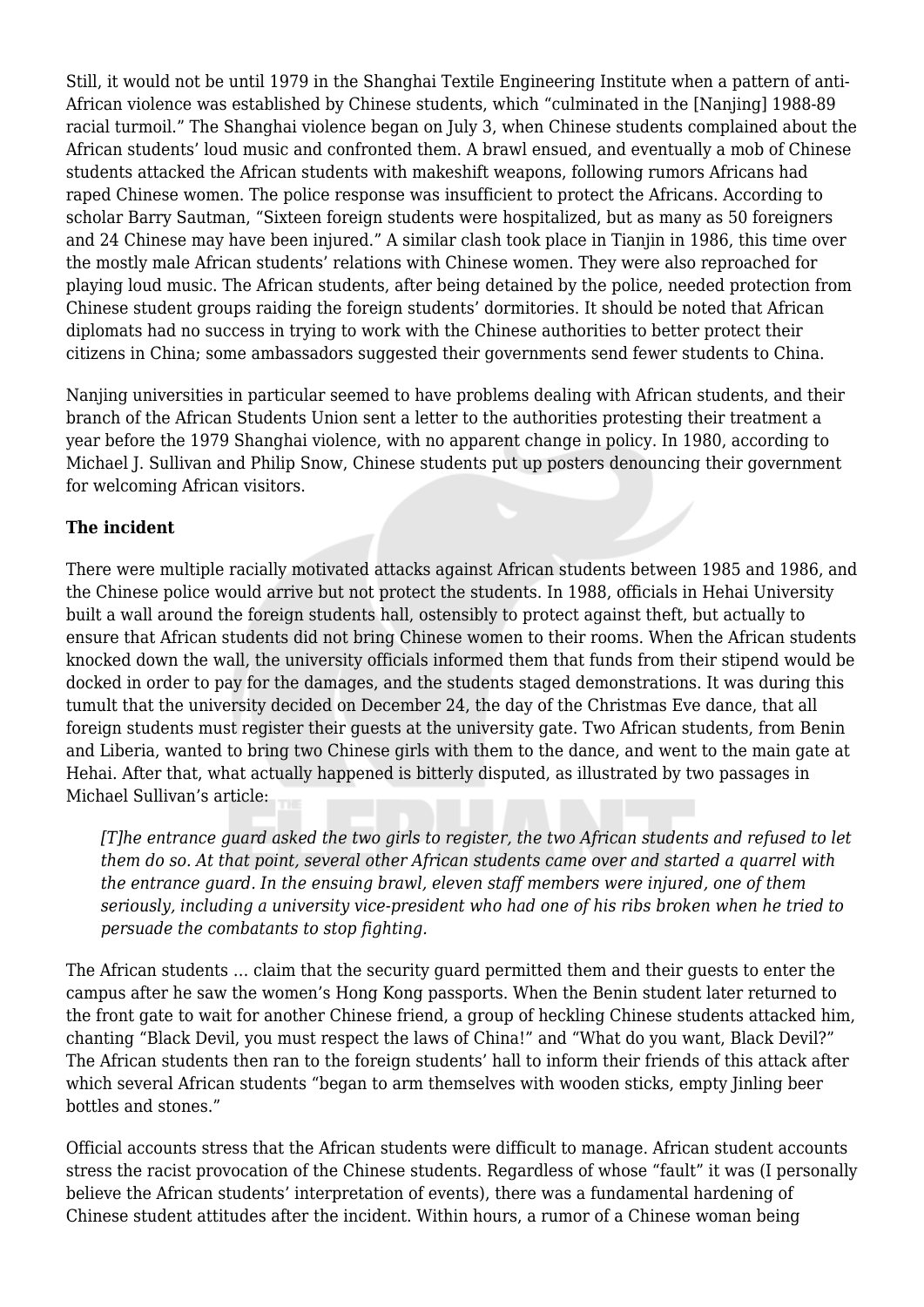kidnapped by the African students mobilized 300 Chinese students to lay siege against the African students' dormitories, and both group of students fought until 4 a.m. on December 25.

# **Black devils**

On December 25, Christmas Day, another group of 300 Chinese students attacked the foreign students' hall because they believed a rumor that a Chinese man had been killed by an African student the night before, but the authorities had failed to arrest him. Shouting that they wanted to "kill the black devils," they began another melee with the African students, which lasted for over two hours until it was broken up by the police. The General Union of African Students in China (GUASC) requested from the university a police escort to the train station so they could go to Beijing to contact their respective embassies, which was swiftly refused. The African students, after suffering multiple attacks from mobs and being offered minimal protection by the university administrators, decided to go to the rail station on foot. To the Chinese students, it looked like they were fleeing after one of their own had murdered a Chinese man and that the government was letting them go free.

In the evening, 600 students from Hehai University went off to gather support for their cause. They marched to Nanjing University, but as Sullivan recounts, "only a handful of students… responded. The vast majority had been bribed with five RMB and a special meal by the school authorities not to participate." Though Nanjing University did not offer much in the way of student support, other universities had students march in unison with the Hehai contingent, where they eventually made their way to the Jinling Hotel, the largest hotel in Nanjing and where the protesters believed the local officials were hiding the African students. Those African students, in the meantime, made their way to the Nanjing rail station but had no tickets to board any trains, and the security bureau would not allow them to leave because they needed to get to the bottom of what happened during the Christmas Eve fight. The bureau stationed forces to both prevent the African students from leaving and the Chinese students from attacking the African students.

On December 26, as the Chinese students were returning to their universities, a group of 200 went to Nanjing University again to try and muster more support for their cause. A group of white foreigners engaged with the protesters, and when asked why they wanted to kill the African students, a Chinese protester explained that they wanted justice for the Africans' supposed killing of one of his classmates, and that he had no quarrel with white foreigners. Undercover policemen grabbed that student and a few others and hauled them away. Student demonstrators went to the Nanjing Provincial Government Building complex and demanded that the legal system be changed so as not to privilege foreigners, and that the murderers be arrested. The Chinese police dispersed the crowd after an hour. More dark-skinned foreigners went to the Nanjing rail station as they came under attack by racist Chinese mobs, and several non-dark-skinned foreign students from the US, Japan and Europe also joined in solidarity. This group of 140 foreign students was eventually discovered by the Chinese student demonstrators, and they gathered 3,000 supporters to insure that "justice" was meted to the murderers. In the end, the situation was resolved when armed guards forced the African students onto buses and transported them to a military guest house in Yizheng, roughly an hour outside of Nanjing. This protected the African students, removed their presence from the student demonstrators, and allowed the police to hold the instigators of the Christmas Eve incident, whoever it might be.

Beginning on December 27, the police took steps to quash any further demonstrations in Nanjing, and, perhaps most importantly, had a spokesperson at the Jiangsu Ministry of Education inform that public that nobody had died during the Christmas Eve incident. While there were limited pockets of further demonstrations, they had all ended by December 30 in Nanjing. PRC authorities also moved quickly to make sure stories about the incident did not leak to the US or European press, as non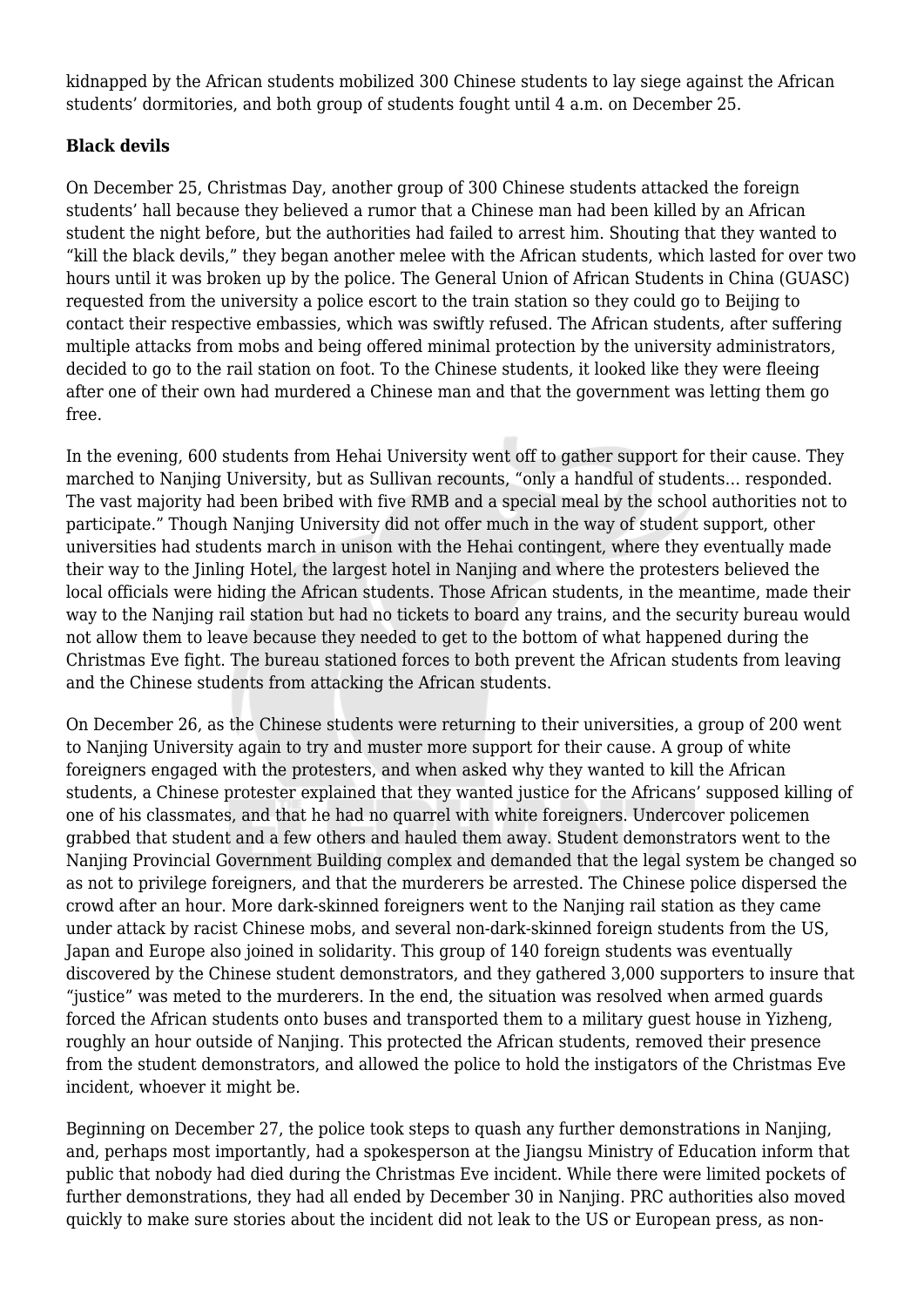African students came under increased surveillance and the African students were indirectly told that they would face expulsion if they communicated their experiences to foreign reporters.

Also, on December 27, Sullivan writes:

*A diplomatic delegation representing the African nations of Zambia, Ghana, Congo, Benin, Burundi, Cameroon, Senegal, Equatorial Guinea and Niger were allowed to travel to Yizheng to meet the African students. The diplomats were not successful in winning the release of their students, reflecting the African nations' lack of influence with the Chinese government*.

In contrast, the American students that were brought to Yizheng were immediately returned to Nanjing after the US consulate threatened Chinese authorities. While in Yizheng, on December 31 the police forcefully held six African students they believed to be responsible for the Christmas Eve incident, and the Hehai students were taken to a military base while the others were sent back to Nanjing. The remaining Hehai students returned to their university on January 5, though not after new regulations were created to ensure that they could not have Chinese girlfriends sleep with them in the university. Of the six detained students, three were released, and three were expelled.

## **Historical memory**

This marks the end of the incident proper, though there were still flare ups in other cities, including mob attacks on African students in Wuhan—the same Wuhan where African students faced difficult choices some 30 years later. Kaiser Kuo had been in Beijing during that winter and had heard about the protests, and he graciously took to the time to share his recollections in a personal email correspondence, from Washington DC, on December 20th, 2012:

*I was actually in Beijing in the winter of 1988-1989, not in Nanjing, but there were some anti-African protests that spread to Beijing as well, and there was (back in those days, without the Internet or any more reliable means of transmission) all sorts of confusion as to where the actual events took place to spark anti-African demonstrations …*

*… We kept hearing stories, filtered of course through a very unsympathetic international student crowd, that they started simply because some African students in Nanjing (other versions said Hangzhou, and sometimes these stories were repeated with Beijing as the setting) had taken some Chinese girls to a dance and weren't allowed in, or had trouble with the security or with male Chinese students at the door. These stories escalated into tales about fistfights, about sexual assaults, even about a woman who was supposed to have been (in the exact words I was told) "fucked to death" by African men whose penises were too large for her, so she bled out. I was very skeptical, and was horrified when there were actual marches in Beijing protesting against African students.*

Incidentally, there appeared to be a connection between the Nanjing Anti-African Protests and Tiananmen in 1989, as it fused nationalism, racism, gender and youth movement into a powerful force. This confluence is further explored in the important scholarship on Chinese conceptions of race, though Sautman and Sullivan's articles provide excellent backgrounds on the genesis of the Nanjing protests as they related to Chinese racism, nationalism, and perhaps most importantly, the protection of Chinese women. To wit, as noted in Sautman, a 25-year-old Chinese man quoted by John Pomfret in January 1989 said:

*When I look at their black faces, I feel uncomfortable. When I see them with our women, my heart boils.*